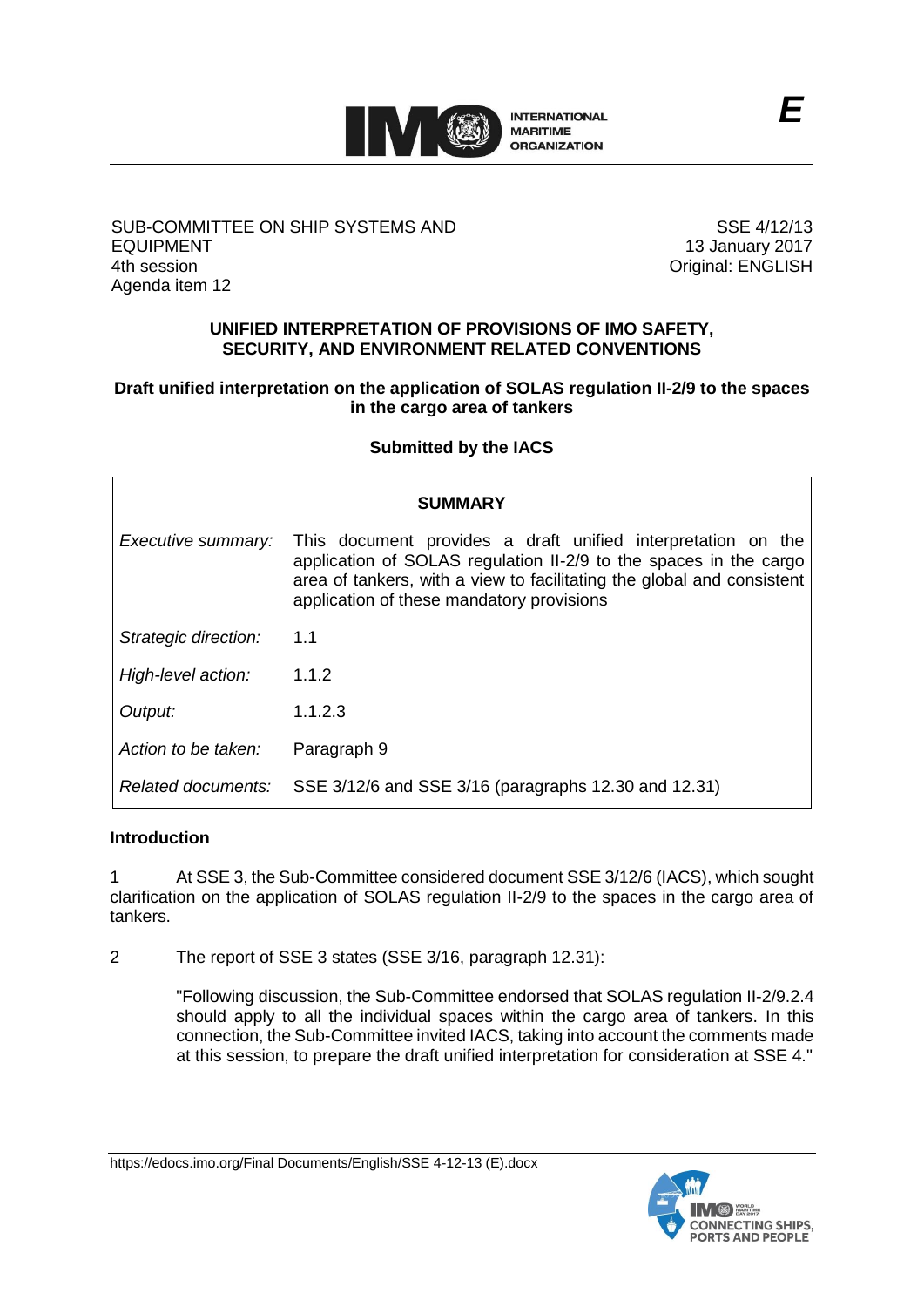## **Discussion**

3 Noting that there is no provision relating to the fire integrity standards and categories for the general areas in the cargo area of tankers, other than cargo pump-rooms; IACS proposed two understandings in document SSE 3/12/6 (IACS) and sought clarification from the Sub-Committee as to which of the following is appropriate:

- .1 SOLAS regulation II-2/9.2.4 is applicable to all the individual spaces within the cargo area of tankers (option 1); or
- .2 SOLAS regulation II-2/9 is simply applicable to all boundaries of each space within the cargo area, i.e. all spaces located within the cargo area are considered to be cargo spaces (category (8) in table 9.7) (option 2).

4 At SSE 3, the majority of the Member States that spoke were of the view that option 1 was more appropriate (see paragraph 2 above).

5 Having considered the outcome of SSE 3, IACS has prepared a draft unified interpretation as set out in the annex. This is intended to clarify that all the individual compartments, including those in the cargo area, should be categorized and insulated in accordance with SOLAS regulation II-2/9.2.4.

6 IACS has also identified typical spaces within the cargo area of tankers that are not specified in tables 9.7 and 9.8 of SOLAS regulation II-2/9.2.4. IACS has considered the functions, nature and fire risk of those spaces in the context of the relevant SOLAS regulations with a view to determining the appropriate classification of these spaces for the purpose of the application of tables 9.7 and 9.8. For example, a "gas free fan room (for cargo space)" and a "cargo compressor motor room" include auxiliary equipment for cargo handling, such as fans and motors, which may also be in a cargo pump room; thus it is considered appropriate that the category of these, as well as similar spaces, is the same as for a cargo pump room, i.e. category (8).

7 Finally, IACS considers it reasonable to classify a ballast water treatment system room as category (7), because such a room is not associated with cargo handling.

The issues considered in paragraphs 6 and 7 above have been included in the draft unified interpretation as set out in the annex.

## **Action requested of the Sub-Committee**

9 The Sub-Committee is invited to consider the foregoing and the draft unified interpretation as set out in the annex, and take action as appropriate.

\*\*\*